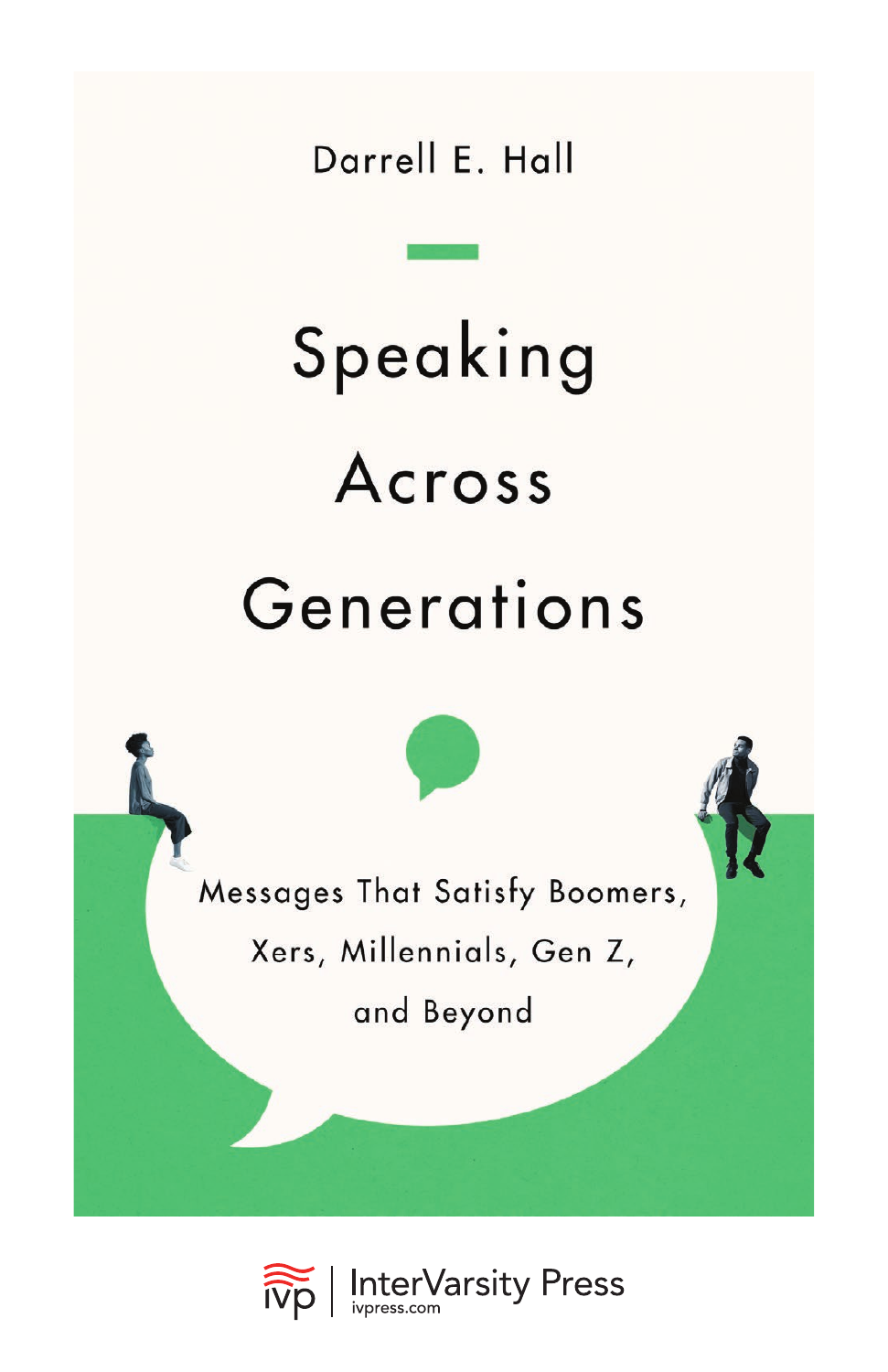Taken from *Speaking Across Generations* by Darrell E. Hall. Copyright © 2022 by Darrell Eryx Hall. Published by InterVarsity Press, Downers Grove, IL. [www.ivpress.com](https://www.ivpress.com).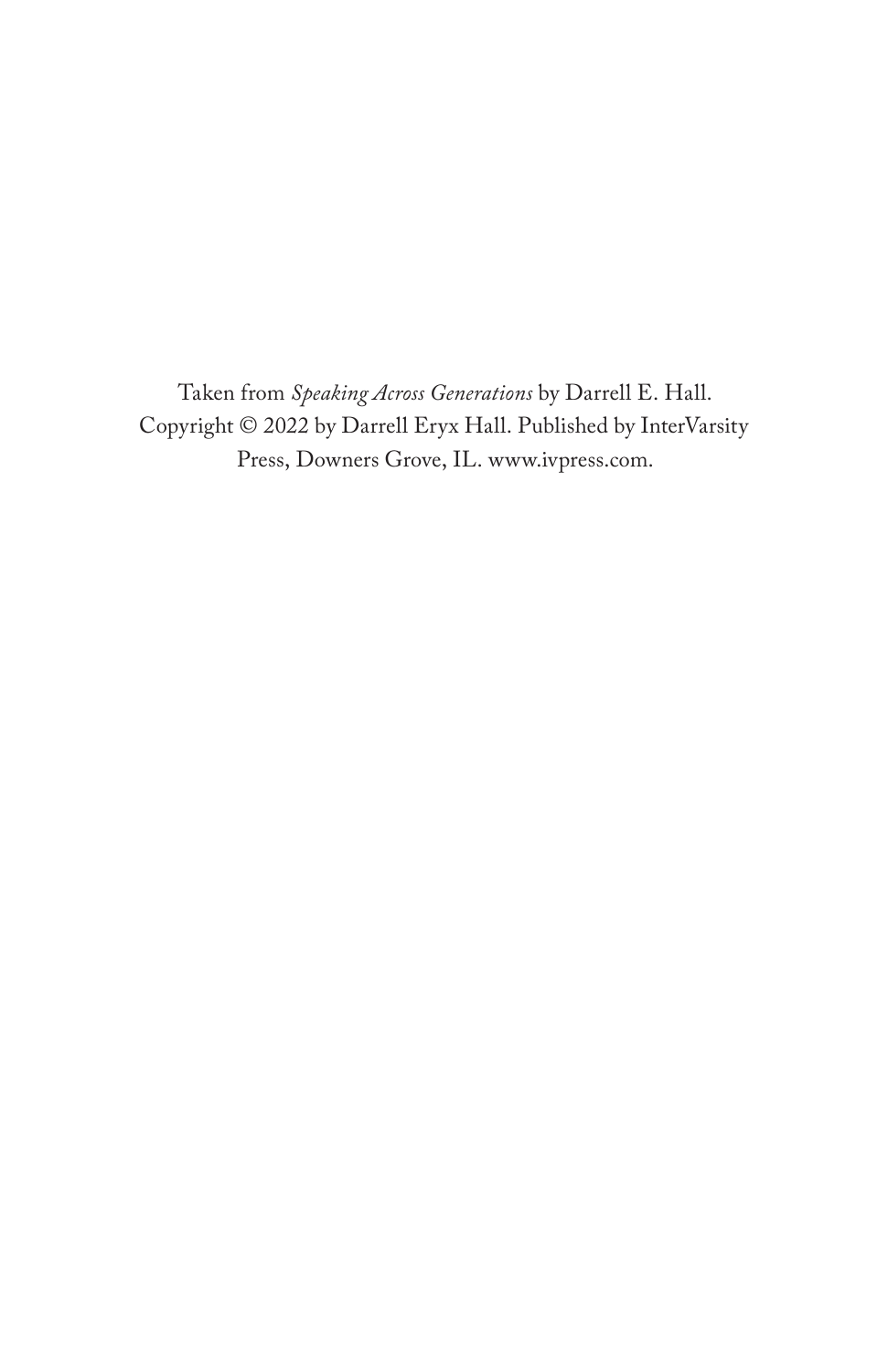# *1*

# Generational Science and Its Many Benefits

It nearly shook me to my core when I finally noticed what was happening. By this time, I had been promoted. No longer was I t nearly shook me to my core when I finally noticed what was a twenty-something youth pastor giving oversight to students at four campuses. Now, I was an almost thirty-something campus pastor responsible for shepherding one campus. The church campus I was pastoring was diverse in the ages of the people who were actively attending. I would regularly ask myself, "How did this happen?"

I feared losing the respect of people old enough to be my parents and grandparents. I pondered so many anxious questions like: Would they take me seriously? Could my normally silly personality be viewed as juvenile? Could they accept Holy Communion from someone wearing Jordan 1s and slim-fit jeans? *Maybe I should wear a robe and be more serious*, I thought. *But then*, I feared, *I might lose myself and my organic connection with those in my own age group.* Not to mention that my years as a youth pastor lingered in my mind as the glory days where I could easily connect with an age group otherwise foreign to many adult communicators—teenagers. I

 $\left| \widetilde{\widetilde{\text{hyp}}} \right|$  InterVarsity Press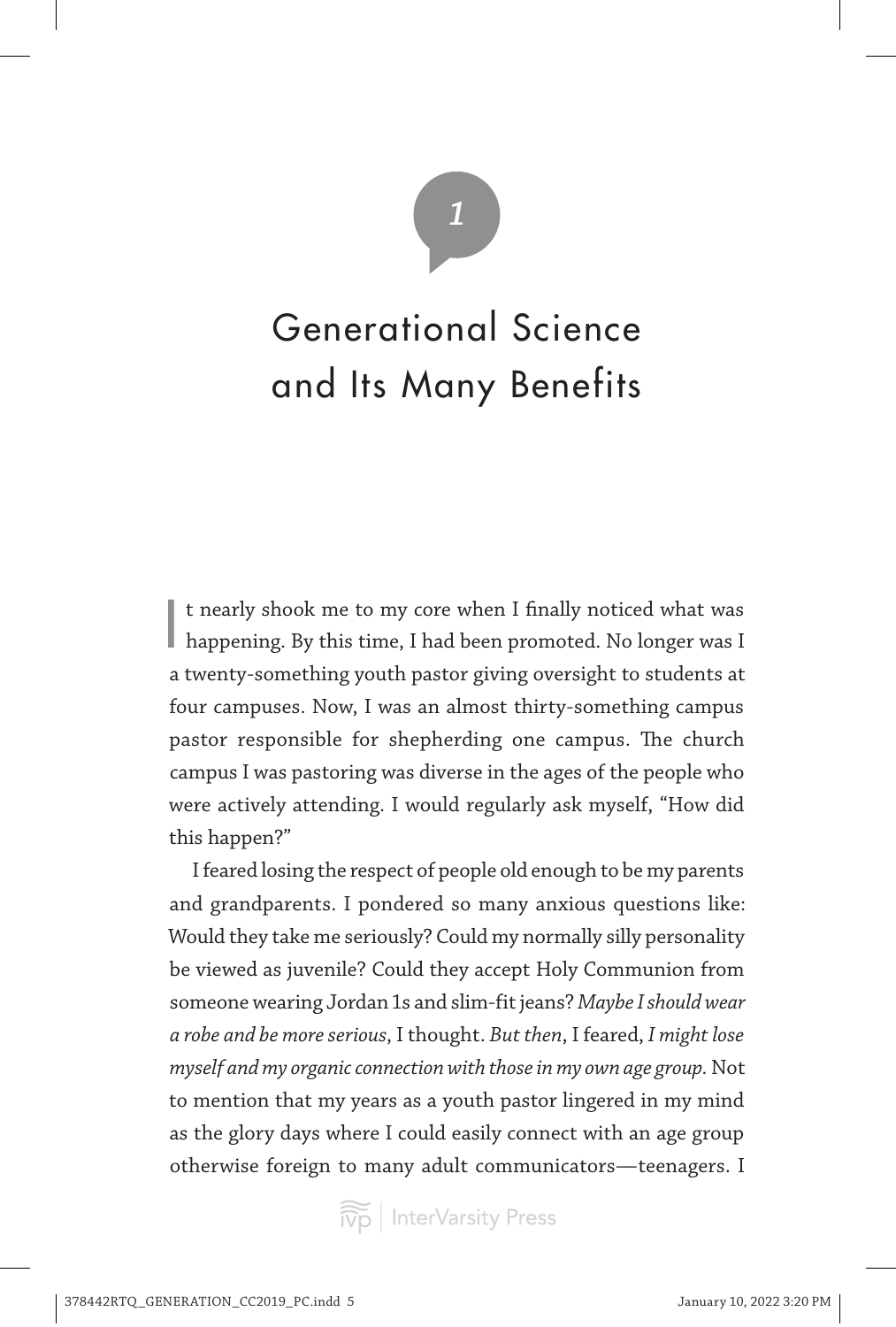was not ready to let go of whatever it was about me that helped teens see me as someone they enjoyed hearing.

For almost seven years, I pastored and preached with these thoughts influencing almost everything I did. One Sunday, I would wear a cassock and wingtip boots. The next Sunday, I would wear a T-shirt and jeans. My frantic wardrobe choices reflected on the outside the tug of war I was feeling on the inside. After years of fretting, the generations kept coming and the Lord kept blessing our fellowship. Finally, the Spirit led me to investigate and inform myself on what it meant to preach effectively to all generations.

Pastors and preachers of all ages have experienced anxieties like mine. Some well-known faces have undergone wardrobe changes. Others have massively renovated their pulpits and platforms. Preaching novices have undertaken years of academic rigor. Then there are those who have apprenticed and served faithfully on church staffs to gain much-needed experience. The seasoned preacher still wants to appeal to the young. The preaching phenom yearns for the respect of the aged. All the above, and more, are practical moves preachers of varying capacities make to maintain their ability to connect with their audience.

Perhaps you picked up this book hoping to learn something that would help you reach a generation or age group you fear you are missing in your church. If so, I ask you to sit with the findings and concepts in these pages before you do anything else. Prayerfully engage the content before you makeover your look, upgrade your stage, or hire more people from the generation you hope to reach. If you can help it. For as long as it takes you to read this book, put your fears and anxieties on pause. I am only asking you to consider doing what I have done too.

The findings in this book stem from insights I have gained from focus groups within the metro-Atlanta congregation $^1$  where I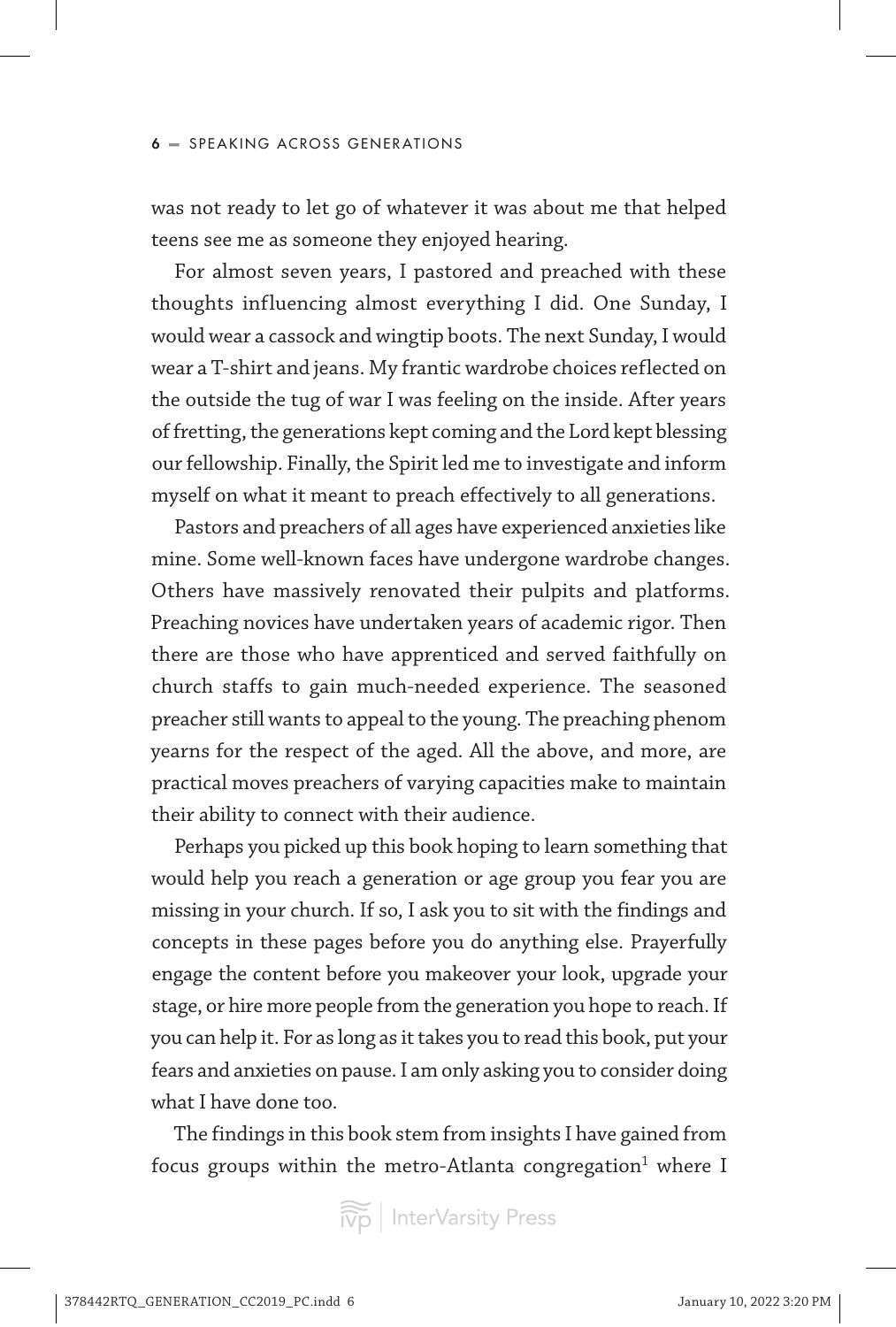serve and results from a survey conducted across America. The nationwide survey was uniquely developed and organized by me in collaboration with the research team at Barna Group, who disseminated it nationwide. In addition to the questions we asked, we played audio snippets from sermons of multiple preachers. We then correlated the clips preferred with the age and generation of the person who selected them. What we discovered is that generations have their own language they prefer to hear from communicators. I will name these languages and give examples of how to implement them in the wording and reasoning of our sermons.

Before we get there though, let's look at what I learned from my congregation. As I put my own anxieties aside, I learned that the characteristics that made me an effective intergenerational preacher were not primarily aesthetic at all. My worries about wardrobe were not as important as I feared. The stage could have used some upgrades, but people continued to attend and happily look at a traditional pulpit with a wooden podium. What I learned is that there were traits that the people in my church most appreciated. These traits were valued highly by people across every generation. I learned from my congregation what I was doing by mistake and without intentionality. Gaining clarity on these traits helped me to focus my efforts on effectiveness and not aesthetics.

### Characteristics of Effective Intergenerational Preaching

I conducted focus groups of three to eight people per generation and surveyed the entire congregation. I met with elders, boomers, Gen Xers, millennials, and Gen Zers. After conducting the focus groups, the characteristics of an effective intergenerational preacher became clear: one who is characterized by Bible-based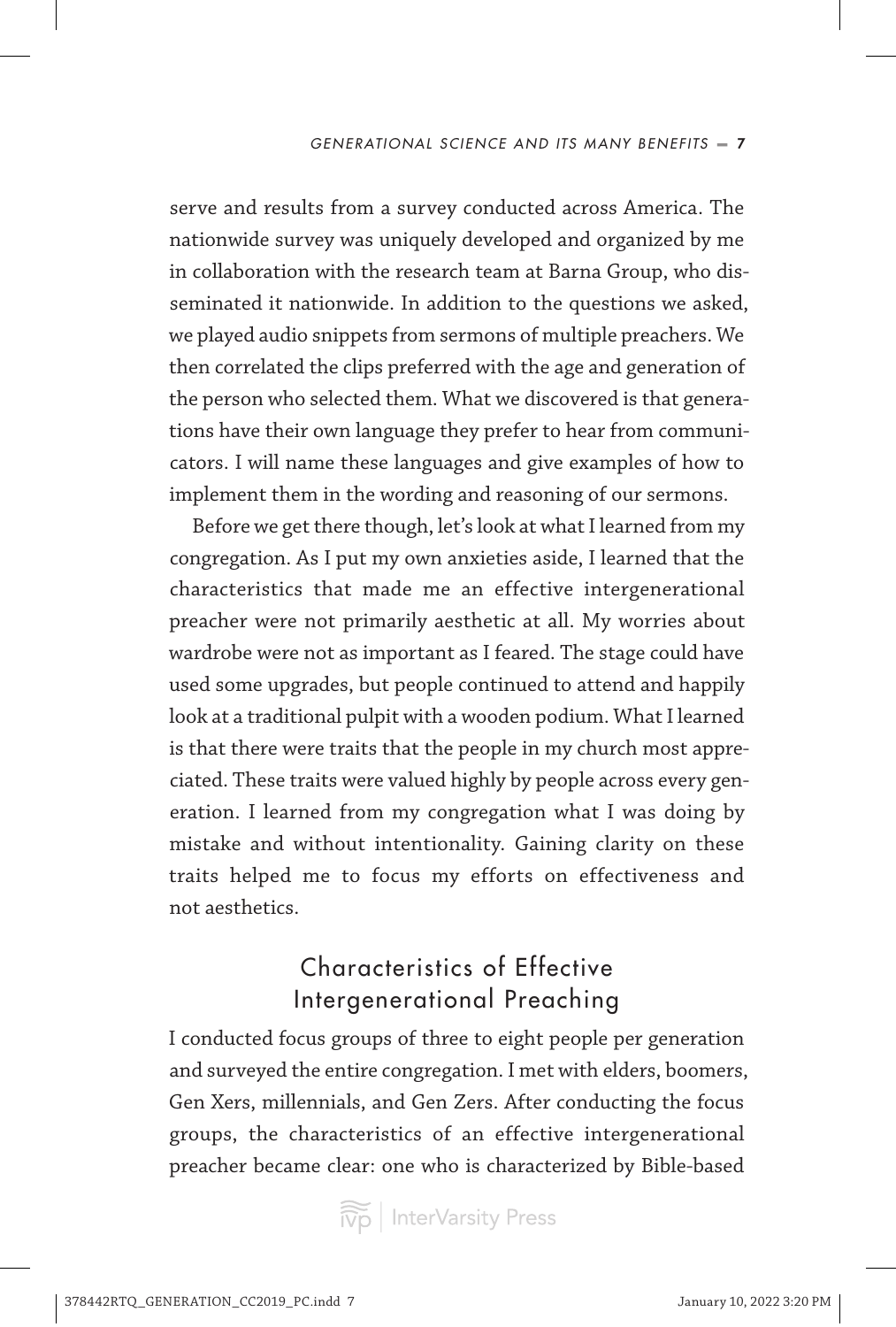#### 8 **—** SPEAKING ACROSS GENERATIONS

content, aha moments, no emotionalism or manipulation, simplicity, and teaching. To be fair, these insights came from people who were predominantly African American, professing Christians, and members of our church. The main demographical factor though is that they were generationally diverse. Before we explore what each generation uniquely desires, we will look at what all generations desire in their preacher.

People come to church to hear a specific perspective on life: *people want to hear the Bible and its contents in preaching.* It could be that Bible-based content was the most prominent mark because all the people identify as Christians. Or because it is a stated and apparent value of our church. Nevertheless, it is encouraging to know that listeners wanted to hear the Bible. This does not guarantee that the listeners believe in the validity of Scripture or that they will agree with theological principles. That people want to hear the Bible preached does not mean they believe the Bible is inerrant. However, it does indicate that churchgoers value the contents of Scripture when they listen to preaching. People log onto or walk into a church for the purpose of hearing something distinct from what they have heard from other platforms or mediums of communication.

The next characteristic of effective intergenerational preaching is for a person *to experience an aha moment*. People indicated that these moments can be had by way of clarity of understanding or a conviction to change their lives. People desire a clear understanding of how to apply the Word to everyday life. Megan the millennial said she desired "a sermon that is clear . . . that I can understand." Alex the Gen Xer said he wanted the preacher to "teach and educate me on the Word and to explain" it to him. Brenda the boomer simply stated that she wanted "understanding." Xander the Gen Zer said, "Preaching that I understand without having to think so much that I'm missing the sermon trying to understand."

 $\left|\widetilde{\widetilde{\text{V}}\text{p}}\right|$  InterVarsity Press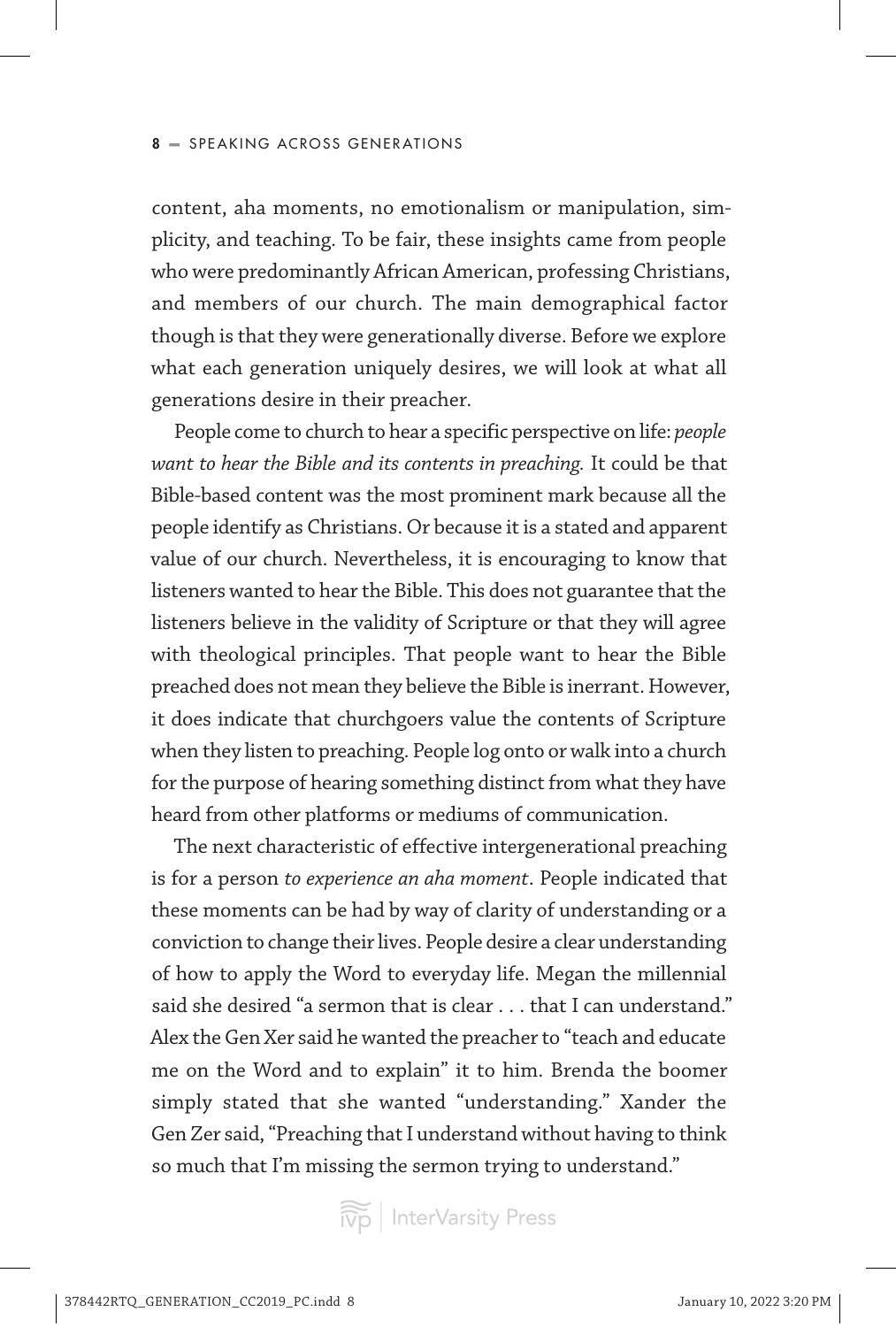I chose to describe these as aha moments, which are those times when the hearer gets it. People do not want to come to church and feel confused about what is being done or said. Even if they experience one aha moment per sermon they hear, it is worth the time given to the sermon. People remember moments more than they recall words, outlines, or arguments. As preachers we should spend our minutes crafting sermons that create moments.

The third characteristic of effective intergenerational preaching is that it should be *done without emotionalism and/or manipulation*. People can detect emotionalism and sniff out manipulation. Many hearers are suspicious of a preacher's lack of preparedness as the reason for emotionalism. They fear getting money is the aim of manipulation. All generations despise selfish motives in preaching. Emotionalism and manipulation turn off the hearer and prevent, or uproot, an effective transference of the gospel or biblical message. Our sermons can be emotive without veering into emotionalism. We can aim at preaching to move people without trying to manipulate them. There is a distinct difference.

The fourth and fifth characteristics of effective intergenerational preaching are *simplicity* and *teaching*. All generations desire simple teaching. This does not mean that the congregants want the preacher to be a simpleton or for their message to lack depth. Depth does not mean mystifying. Their desire for simplicity lies more in their ability to grasp the message than in the preacher's depth. The deeper the concept, the more clearly people need for the preacher to explain it. For all groups, a preacher's ability to break down complex biblical content so simply that a child could understand is important. If a child can understand it, that increases the probability that an adult can understand too. However, just because an adult can understand it, there is no guarantee that a child can. In John 21, Jesus told Peter to "feed my lambs" before

 $\left|\widetilde{\widetilde{\text{V}}\text{p}}\right|$  InterVarsity Press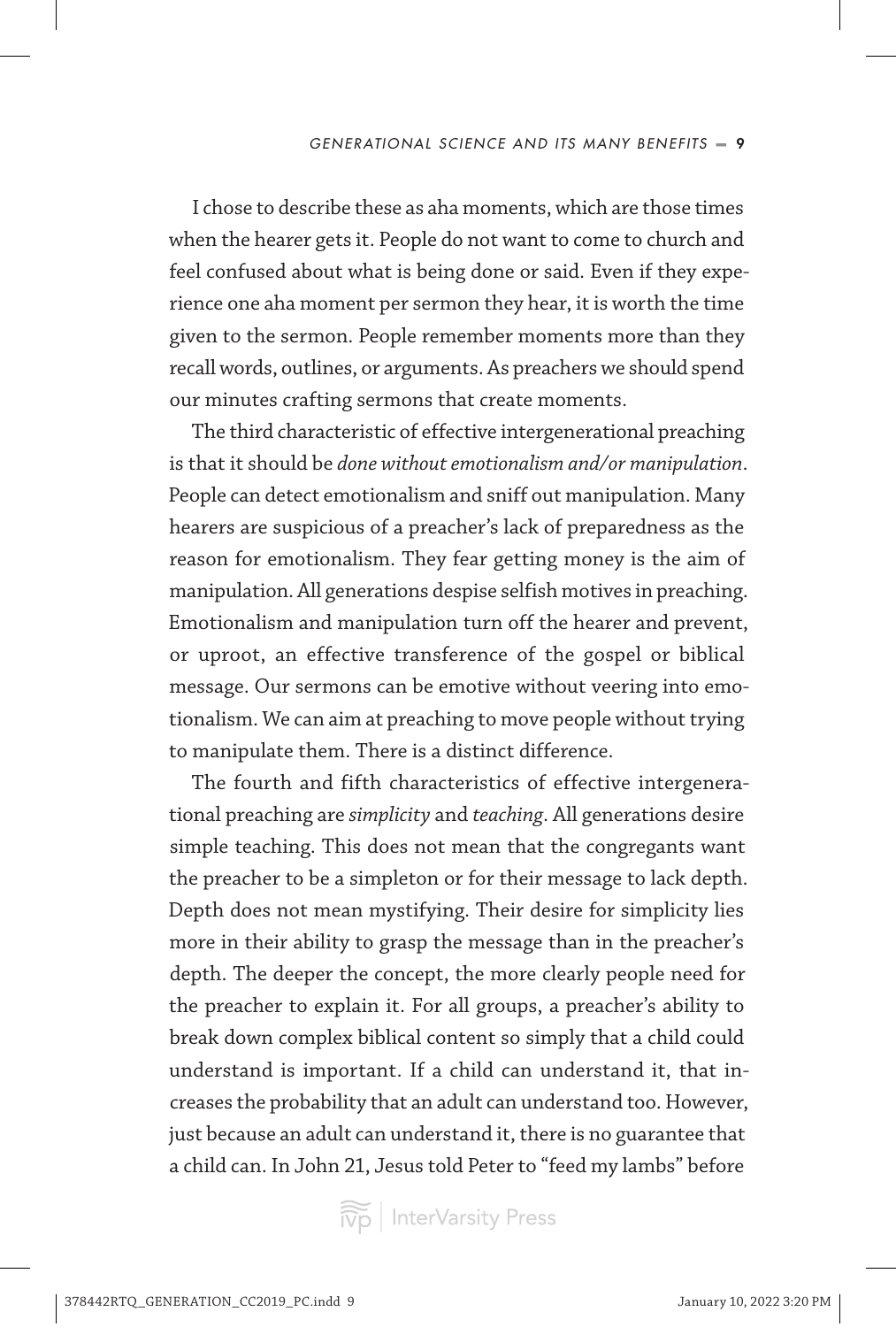he told him to "take care of my sheep." Lambs are little sheep. Younger sheep. Simplicity of understanding means all listeners can learn from the message. Our people want to be taught; so, as preachers, let us teach. These desires for simplicity and teaching align with the one competency offered by Paul in the qualifications of a bishop (1 Tim 3:2; Titus 1:9).

The beauty of preaching is like many of life's noble pursuits no matter how good we may get at it we can always get better. Mastery is elusive, but we can be committed practitioners. I am committed to a better practice of the five traits we just covered. Working on these things are more important, it turns out, than whether I wear wingtips or Jordan 1s.

### You Can Do This

Are you reading this book because you want to nourish the minds, hearts, and souls of the people you influence? I believe so. Some of you have been serving hearty sermonic content and want to keep doing so. You have done well. Your voices are respected. You have received five-star reviews on your preaching for years. You value the sweat equity invested into your work so much that you want to keep growing. You are a tinkerer. Others look at you and say, "Wow, look at how well you communicate." However, you hear yourself and think, *This is good, but it can get better.* You also sense the palates of your potential listeners are more complex as the days go by. While you have some nonnegotiables that can never change, you are willing to change some things about your approach to remain effective. This is the continuing pursuit of anyone who is effective in anything, including preaching.

For others, you know that the reviews of your preaching have not been so flattering. You recall a time when it seemed you were effective, but you blinked, and times have changed. You have not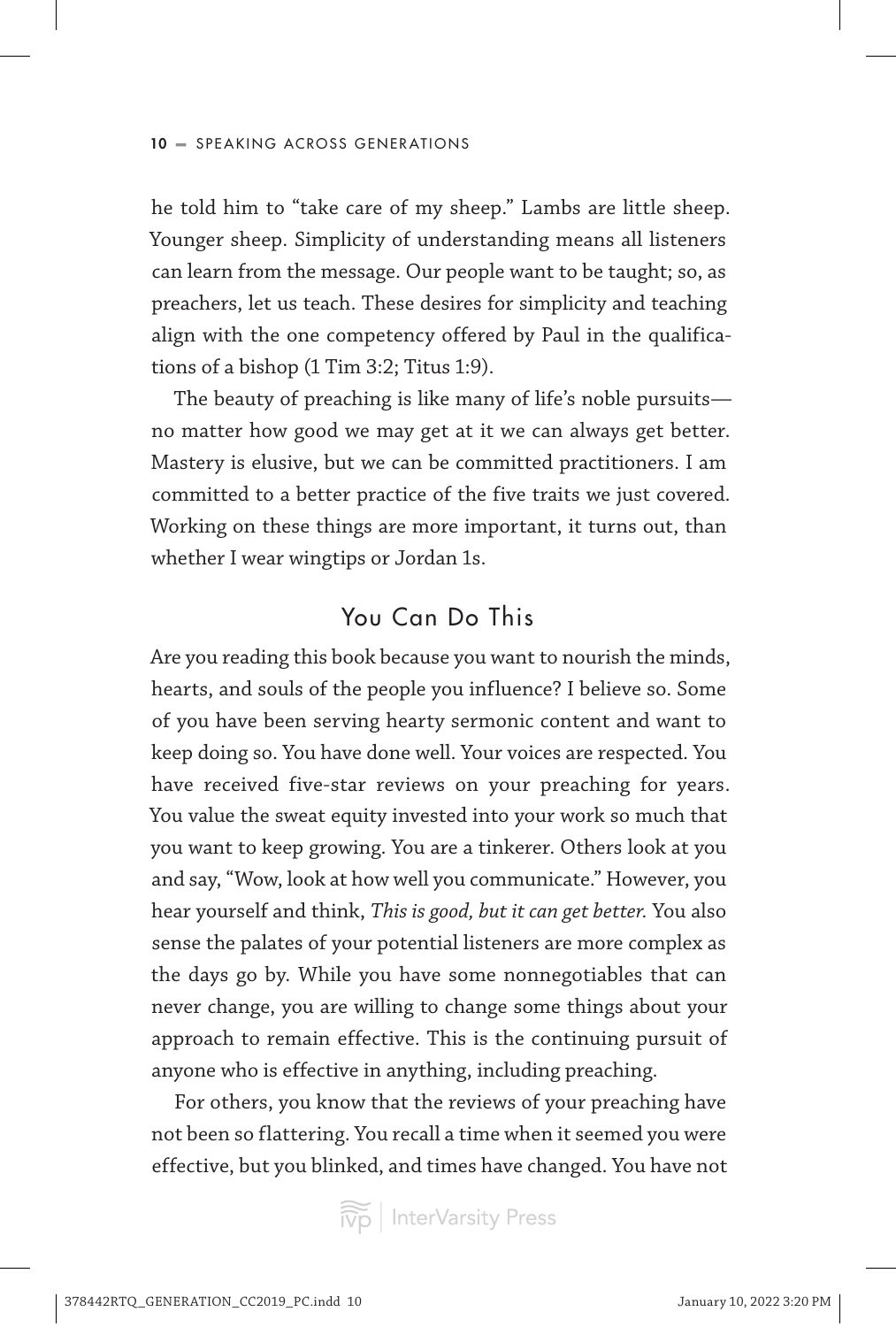accepted ineffectiveness as your fate. You have tried to tinker, but it seems like you keep fixing the wrong cog in the process. Despite what you do, there is a growing fear of disconnect. You are not reaching your audience like you wished that you could. You try to reason it away, but your gut feels the pain. *Maybe I am getting too old for this*, you think. Or, *I am so young and in over my head*. This fear of losing your cutting edge could make you envy others who seem to be magnetic. *What are they doing that I am not? What are they doing that I cannot?* Becoming distracted by another preacher's artistry can sidetrack you from the science you can study and apply.

## The Science and Art of It

The connection between science and art impacts every profession. There is a science to filmmaking, but Ryan Coogler has unique artistic ability. Hit TV shows have scientific ingredients, but Shonda Rhimes has the secret sauce. There is a science to leadership, ergo John Maxwell. There is also an art to leadership, ergo John Maxwell. There is a science to marketing. Then there is Coca-Cola, a marketing firm masquerading as a beverage company. All gymnasts are taught the science of tumbling, but somewhere along the way, Simone Biles separated from the pack. Political science can be studied, but there is something about the charisma of John F. Kennedy or Barack Obama. There are fundamentals to shooting a basketball, then there is Steph Curry's flick of the wrist, quick release, and endless range. Artists should be appreciated for their uniqueness. However, world-class talents should not overshadow scientific laws, proven techniques, and learnable principles. These can be applied by all, including you and me. So let us work on our skills to increase the effectiveness of our preaching.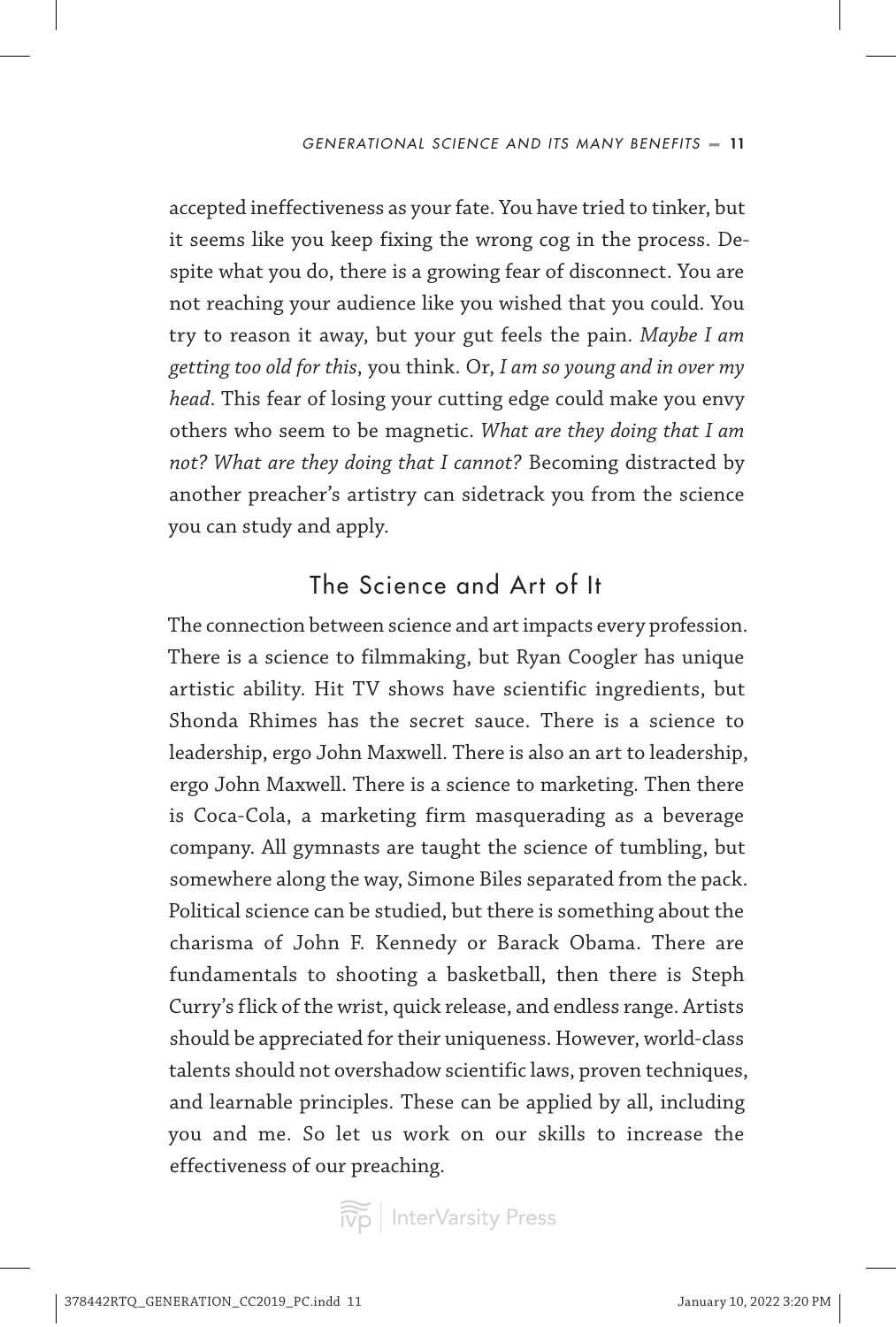#### 12 **—** SPEAKING ACROSS GENERATIONS

Effective preaching only happens strategically. Even the communicators who make it look easy have put in hard work. Extemporaneous speaking seems to happen off the top of the head but note that the speaker's head is not an empty one. It is filled with experiential knowledge, proven facts, and tricks of the trade. Preachers who speak without immediate preparation can only do so because of compounded preparation. They did not need to get ready in that moment. The best preachers are always getting ready long before "the moment."

You may never be able to emulate the vocal imprint of your favorite preacher. You may never be able to reproduce their charisma. I have tried to do both and failed. That should not be your goal anyway. Yours is a unique vocal imprint. You have a unique personality. Your desire to be effective should account for these truths.

#### Knowing Your Audience

As a preacher prepares their messages, knowing their audience is key. When you know your audience, you can better understand the lens they view the world through. Knowing their worldview is vital to reaching them. While they want to hear what you are saying, their hearts and minds lie behind the walls of their worldviews. To reach them, you must scale, knock down, crawl under, or circumvent their walls, many of which the audience does not even know they have thrown up.

Your approach as a preacher is reflected in the intentional rhetoric and reasoning you use in a message. This rhetoric and reasoning are based on the demographics of your audience. As a communicator, aim to tailor your approach to uniquely overcome the defensive mechanisms of the audience's worldview. Studying the demographics of an audience requires a layered approach. If a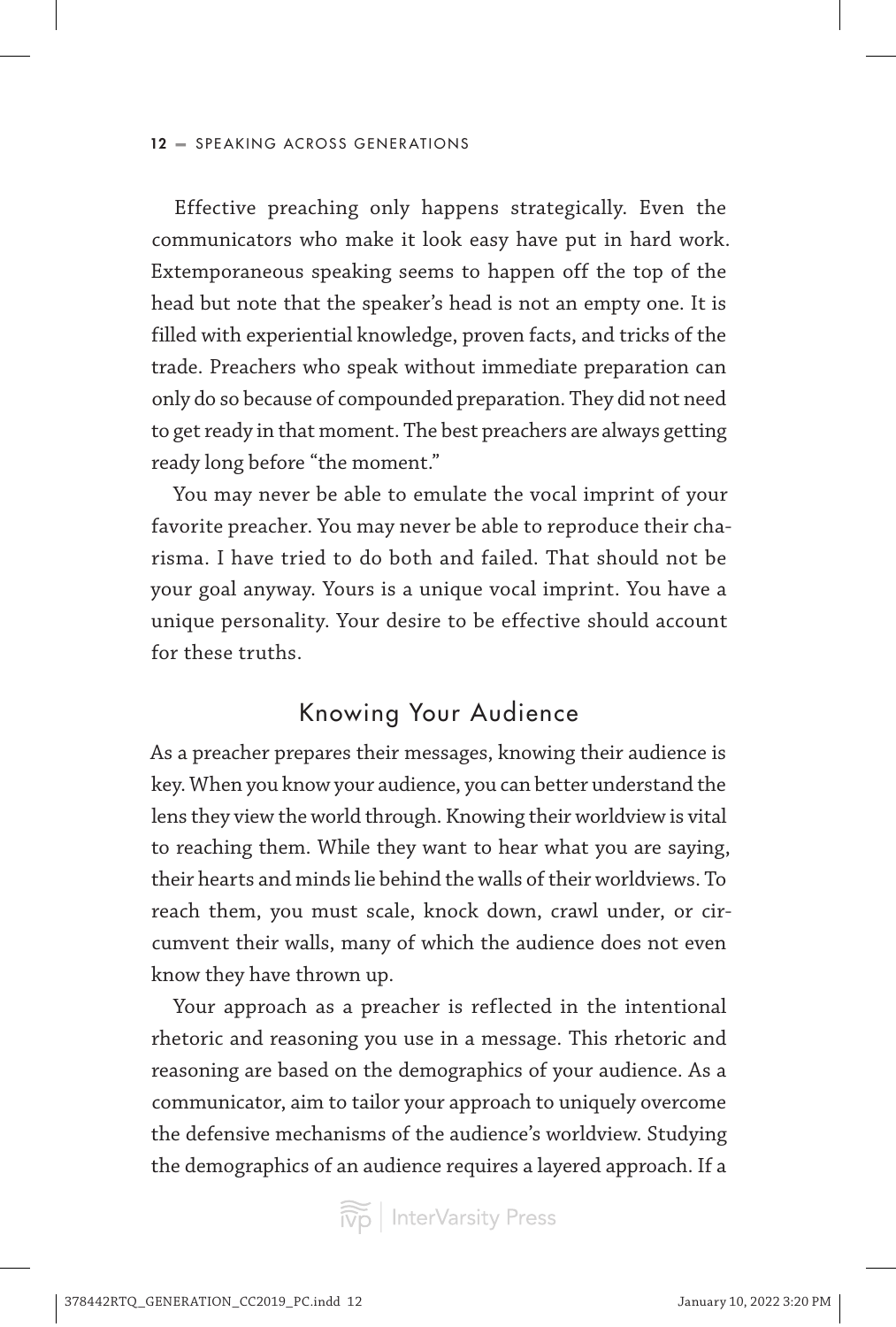person is complex, an audience of people is even more complex. Most demographic criteria can be learned. Gender, racial, educational, and socioeconomic factors can be easily discovered. A brief conversation with the right questions can also reveal political, religious, and ethnic cultural factors. These demographic factors are all important in studying your audience. But the goal of this book is to explore the demographic factor that even audience members may be unaware of—the generational factor.

Take a moment to write down what you think are the percentages of each age group in your flock. Do not worry about being technical with the age brackets and generational nicknames. We will cover that next.

#### Generations See the Same Things Differently

The generational lens is vital to the way people receive communication. Wise communicators take the time to understand the generations. Generational science is important for effective communication. For example, say I have been asked to speak at a youth basketball league's award ceremony. My idea is to take principles from the greatest basketball player ever and use them to inspire the youth. *This should not be hard to do*, I think to myself. That is, until I arrive. Then I realize that the players are accompanied by their families. I then notice that many of their family members are older than them. Why is this key? Because I built my speech around LeBron James. The millennials might disagree in favor of Kobe Bryant. The Gen Xers might disagree in favor of Michael Jordan. The baby boomers would prefer Larry Bird or Magic Johnson. The elders would argue that Wilt Chamberlain is the greatest. It would not be wise of me to trudge forward ignoring generational science.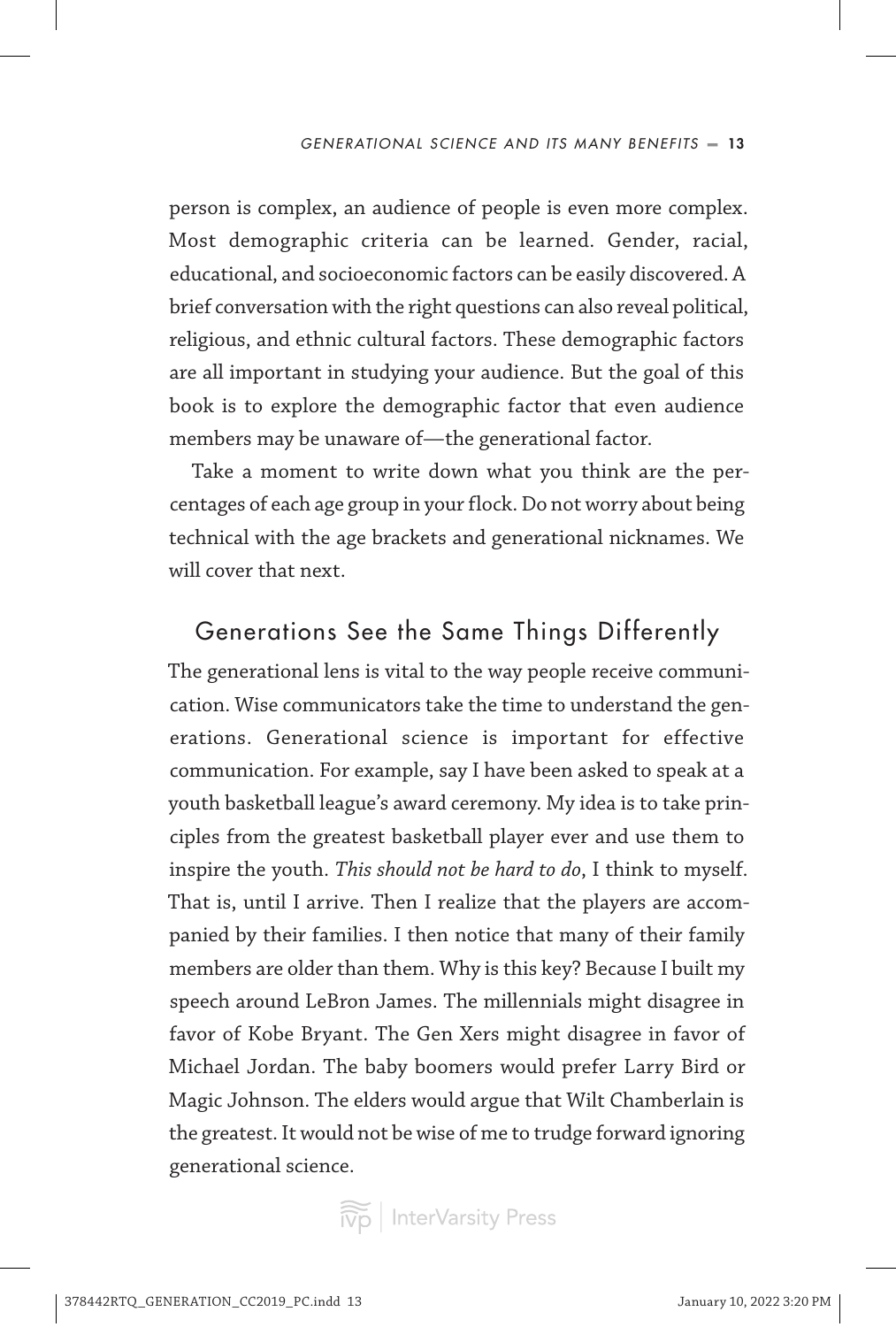#### 14 **—** SPEAKING ACROSS GENERATIONS

Generational perspectives influence the lens through which basketball fans determine greatness. It would be wise for me to think creatively. I could adjust easily. I might decide to use my introduction to create humor around the tension. I could start by polling the room. I could even say, "The principles that make basketball players great keep showing up, generation after generation." In that way generational science can help me turn a speech into an engaging intergenerational experience.

Generations are shaped by the social events taking place during their coming-of-age years. Agreeing on the greatest basketball player ever is not a serious issue. However, there are more serious issues that generations see differently. Political perspectives, gender roles in society, the nature of marriage, and how to use money are all serious issues. Questions about what activities are age appropriate. Disagreements about the use of corporal punishment. Notions of wrong and right. Civil rights debates and initiatives. All of these can be viewed through generational science because during each generation's coming-of-age years, these issues and more were being played out in society in ways unique to every other generation's experience. Do not fret—generational science can be learned. You can grow in your generational intelligence. It is simply the study of different cohorts of people born within a certain time frame and what shaped their age group in their worldviews.

### The Generations

First, let's look at how each living generation is named and defined. There is some variation in the exact years where sociologists and pop culture draw these lines, but here is how the Barna Group defines the generations.2 The *elders* were born in 1945 and before. *Baby boomers* were born between 1946 and 1964. *Generation X* was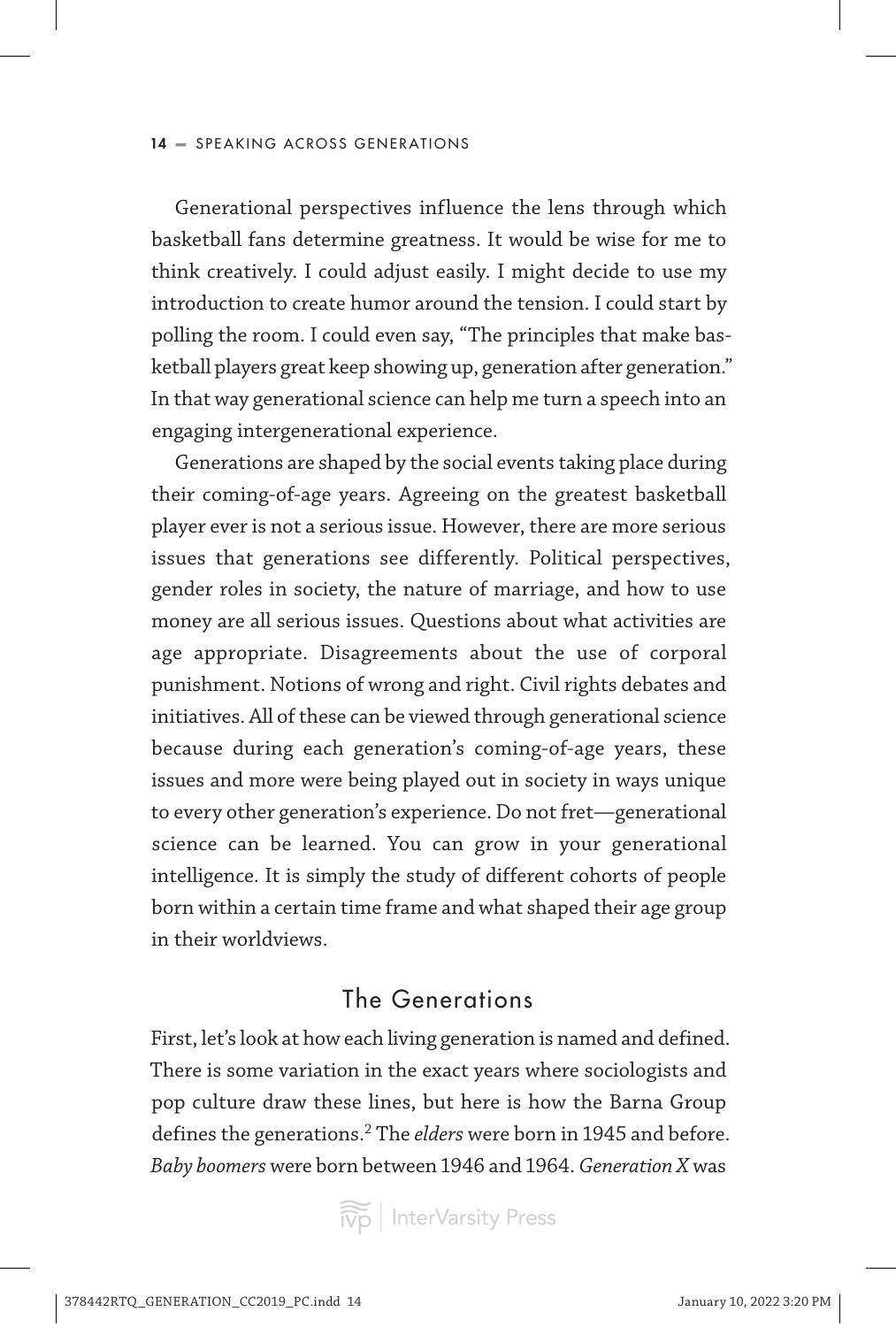born between 1965 and 1983. *Millennials* were born between 1984 and 1998. *Generation Z*—which may eventually be renamed, just as Gen Y became millennials—was born between 1999 to 2015. The generation born since 2016 is tentatively named *alpha*.

Second, it is important that we know some facts about how the generations stack up against each other. For example, Generation X is the smallest generation in American history. Millennials, on the other hand, are now the largest generation in American history, a title previously held by the baby boomers. As boomers aged and began to pass on, millennials were coming of age. So not only do millennial births outnumber boomer births, but the population numbers in 2021 reflect this too. Baby boomers are the only generation to be officially named by the Census Bureau.3 Other generations pick up their names from pop culture and sociologists along the way.

Finally, gaining an understanding of the spiritual and religious dynamics and forces that shaped the collective experience of each age cohort is essential to preaching effectively. In her book *When Anything Goes*, Leslie Williams says, "In the late 1980s . . . the world was now 'post-Christian.' Sophisticated and intelligent people no longer believed in the Judeo-Christian metanarrative or the Resurrection."4 This is important context to understanding how the generations relate to each other. While elders maintained a predominantly Christian society and may have raised their boomer children with these values, much of the religious experience shifted in the '60s and '70s. It could be said that boomers started the American post-Christian age, Gen Xers championed it, millennials were raised in post-Christianity, and Gen Z are children of post-Christianity. Barna sometimes refers to Generation Z as the "blank slate" generation—the first in which a substantial proportion were raised without any connection to religious or

 $\left|\widetilde{\widetilde{\text{V}}\text{D}}\right|$  InterVarsity Press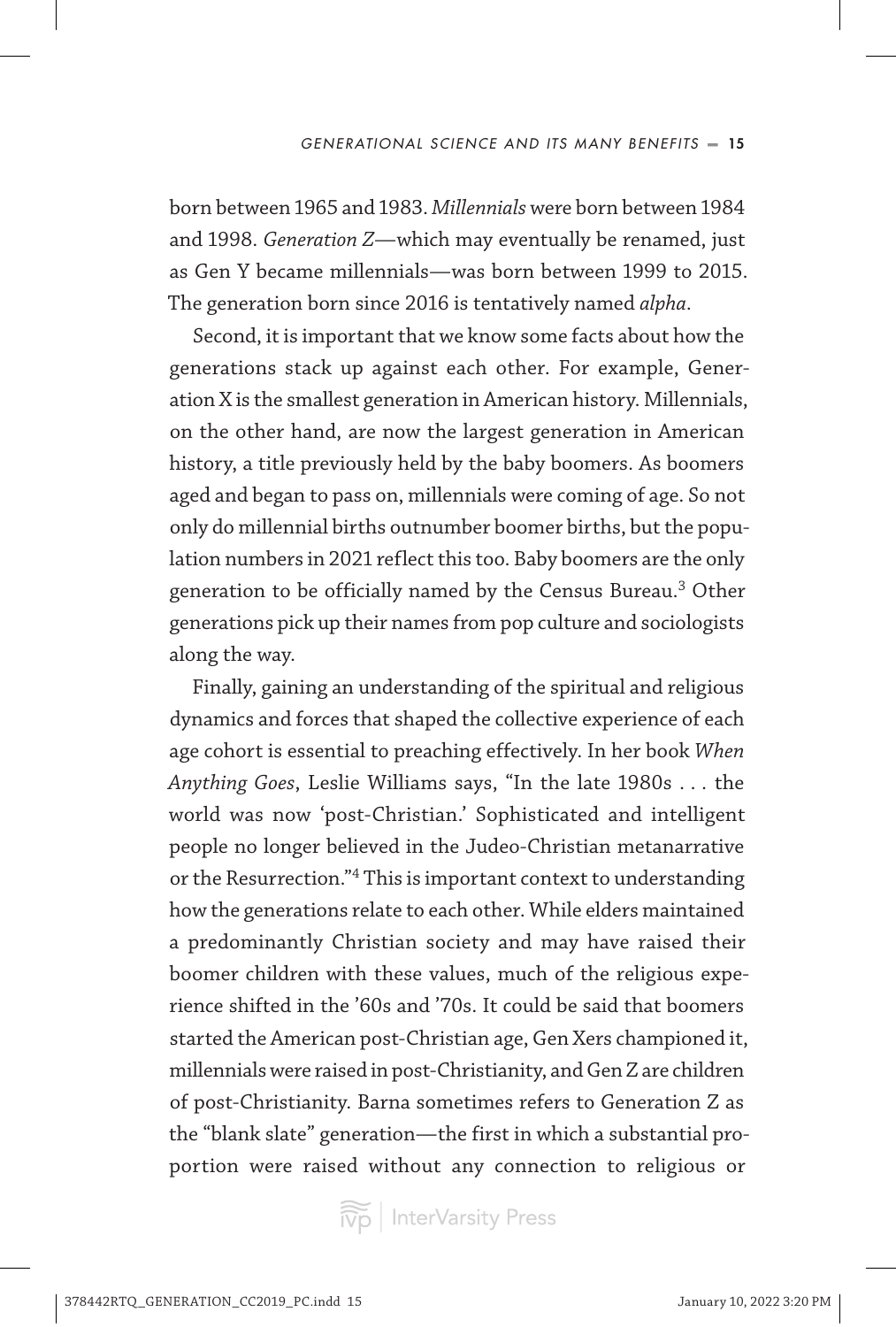spiritual practices or belief. This blank slate can be a positive if we choose to see it that way.

#### Generations as People Groups

Each generation should be understood as a distinct people group. How you respond to this claim will determine how you receive the rest of the ideas in this book. Each generation has its own language, culture, and life stage needs. The language and culture of a generation are static; they go with them through life. The life stage needs of a generation are dynamic; they grow with them through life. According to Ken Baker in his book *Beyond People Groups*, "The Lausanne committee uses this definition of 'people group': a people group is the largest group within which the gospel can spread as a church-planting movement without encountering barriers of understanding or acceptance."5 The most common application of this is with ethnic people groups. It is true that a church can be planted in a Haitian community and spread without language or cultural barriers. Even though Haitians are not monolithic, Haitian culture has generalities that its people understand. A church can also be planted among millennials and spread without language or culture barriers. Generations, like ethnicities, are not monolithic within themselves, but they do share commonalities of experience and perspective. This is key because as we progress further into the twenty-first century, ethnicities may start to blend while generations become more distinct.

The word *gospel* means "good news." The gospel of Jesus is good news whenever it is preached, wherever it is preached, and to whomever it is preached. This is a distinct quality of the gospel. Think about it—some good news is good news for a limited time only: a store having a sale, a new blockbuster movie on opening weekend, or the features of the newest model of a vehicle. That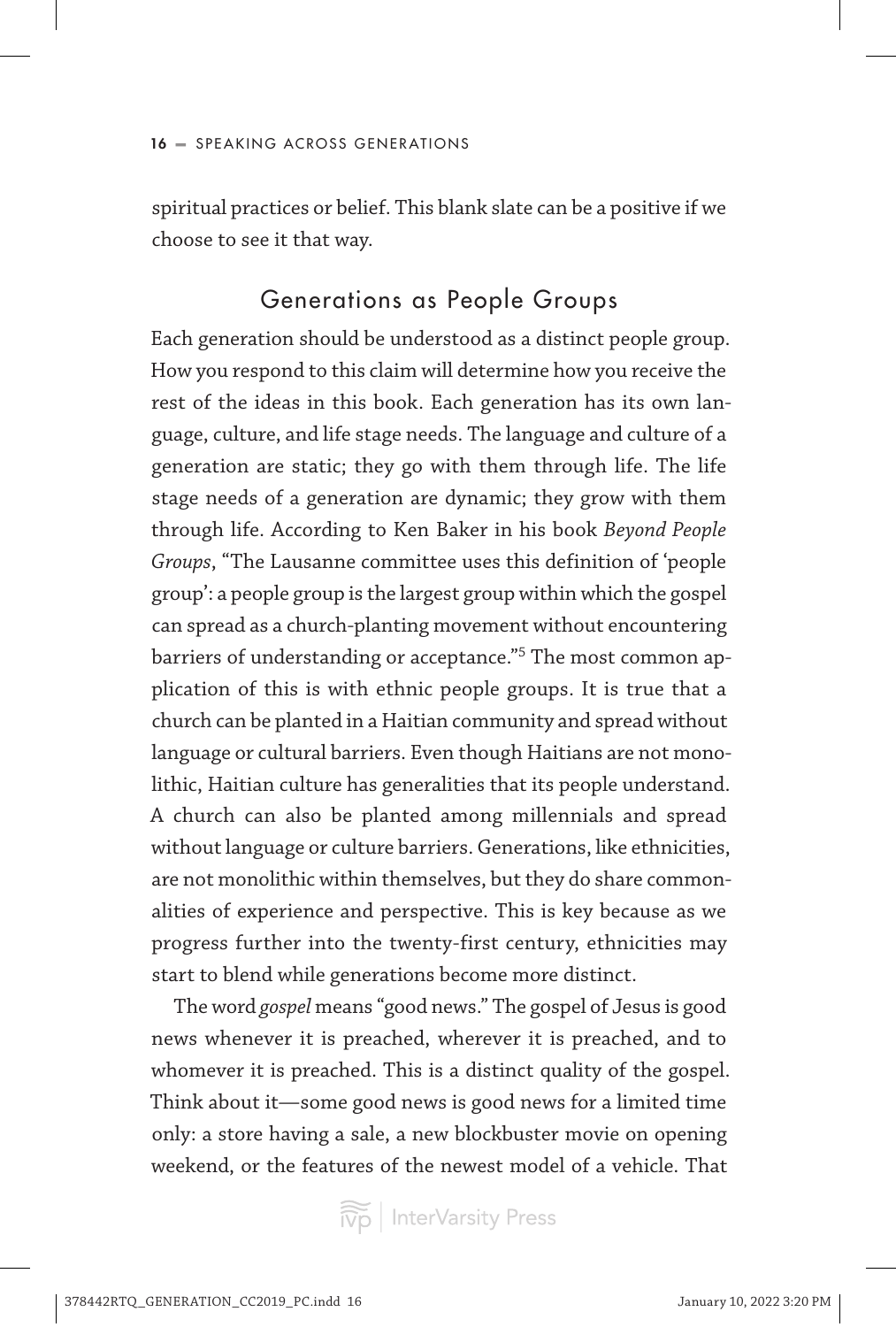good news eventually expires, is surpassed by newer good news, or reaches its manufactured date of obsolescence. Then there is good news restricted to a certain region or jurisdiction, like winters in southern California, low crime rates in affluent zip codes, or spending New Year's Eve in Times Square. California's winters are not good news for New Englanders. People in lowincome zip codes do not benefit from the low crime rates in zip codes they cannot afford. Then there is good news that is only good for a select few, like tax laws depending on which political party is in office. With every change in federal taxation some Americans groan while others grin. When the pendulum swings in the other direction, groaners become grinners and grinners start groaning.

The gospel of Jesus is good news for all time, in all places, for all people. There is no era in history, geopolitical territory, or people group where the gospel of Jesus has not been good news. In the Middle Ages, it was good news. In developing countries, it is good news. To every ethnicity, unique subculture, family, or generation, the gospel is good news. However, it must be presented differently depending on the time, place, and group to whom it is preached. This is the essence of contextualization. That is true of generational people groups too.

Viewing generations as people groups might explain why brands generally reach one more effectively than the others. Sears reached the boomers. Walmart and Target reach Gen X. Amazon speaks to millennials. The global pandemic made Amazon's customer base even more intergenerational. Prior to the pandemic though, a higher percentage of millennials had more Amazon Prime accounts than any other generation. Certain brands and businesses better connect with certain generations. This is true of preachers and churches too. Church rosters and seats may be filled with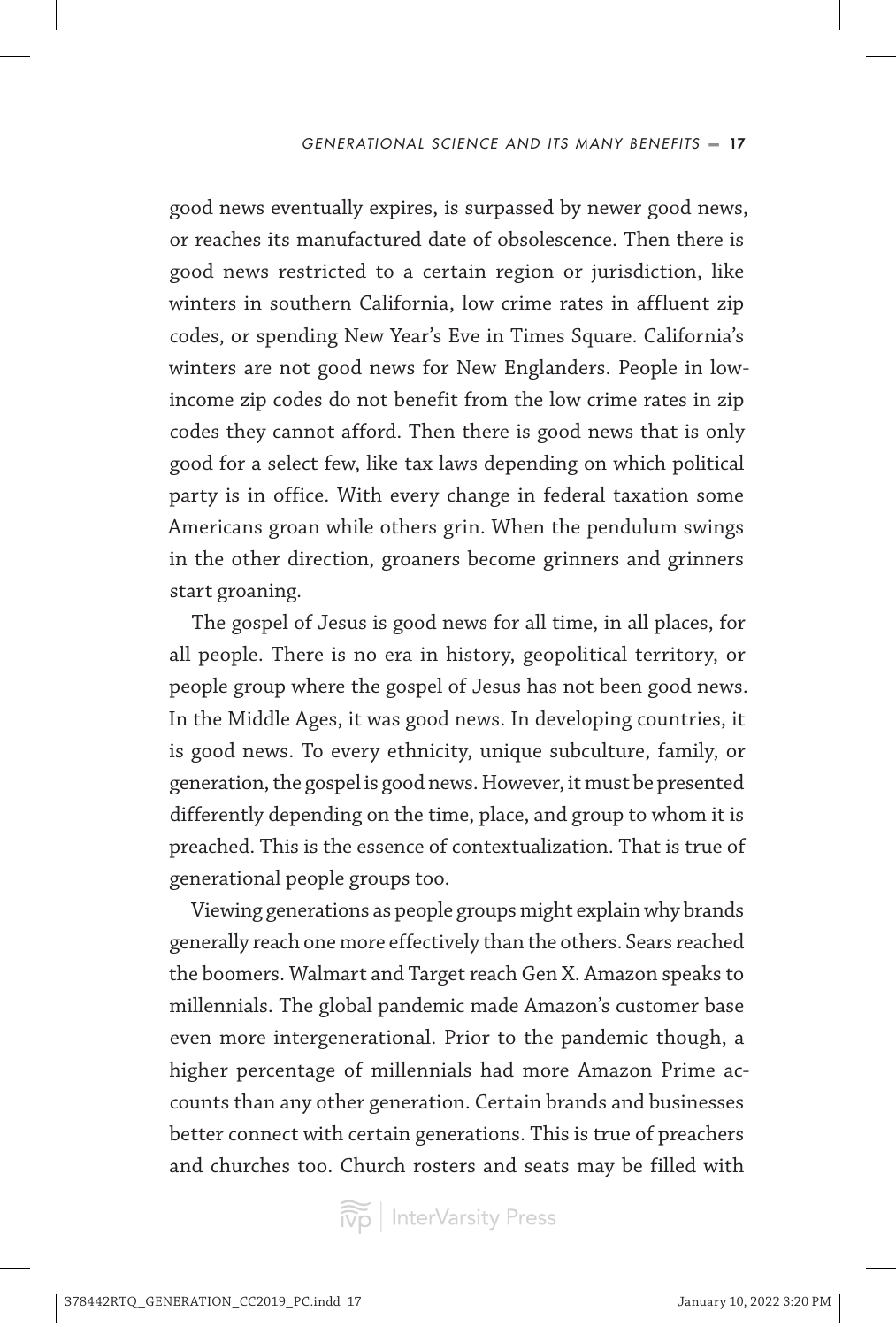people predominantly from one generation. In some church traditions, there are even nicknames for congregations that have a generational majority. For example, a gray-headed church is one made up mostly of the aging and elderly. Why do some businesses and churches reach one generation more effectively than the others? I believe it is because people hear in their native generational tongue and receive all communication through a native generational lens. This is not just a hunch.

C. S. Lewis writes, "If you were sent to the Bantus you would be taught their language and traditions. You need similar teaching about the language and mental habits of your own . . . fellow countrymen."6 Lewis claims a preacher needs to understand their own people. To become more effective, we could learn more about the language and mentality of people in our own ethnic people group. Remember, generations are people groups too. As preachers we could also learn more about the language and perspectives of our own and another generational group.

#### Intergenerational Versus Multigenerational

To be intergenerational differs from being multigenerational. *Inter*means "together." *Multi-* means "several." We could have several generations present without them being together. A multi-locked door means there are several individual locks on a door. An interlocking chain means links come together to form a stronger bond. The world was not created to be multigenerational. The world was created to be intergenerational. Brands are feverishly working to become intergenerational. Major world cities are building themselves into intergenerational hubs. The church, too, was founded to be intergenerational.

In *Generational IQ*, Haydn Shaw asserts, "To fulfill God's purposes in our generations, we will need to figure out how to speak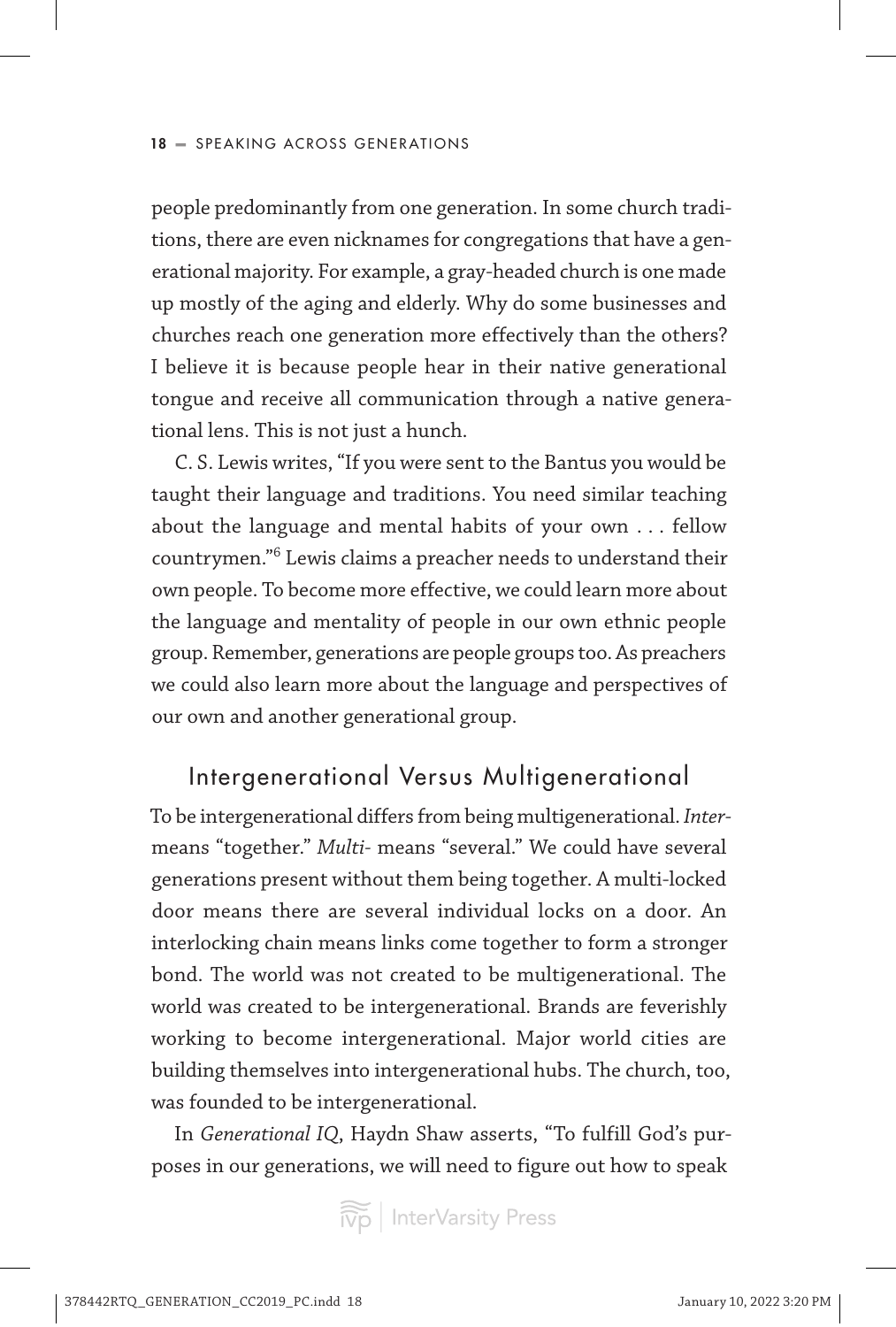the languages of the different generations. The real God is amazing, so we need to be able to explain Him to the next generation."7 Viewing generations as people groups will make our communication more strategic. We can learn to speak to the missing generations in our churches. As preachers we can grow to explain God, preach the gospel, and teach the Bible in the native tongue of each generation. We can learn to communicate to each group alone. We could even develop the ability to communicate to all generations when they are present together. That is the essence of effective intergenerational communication.